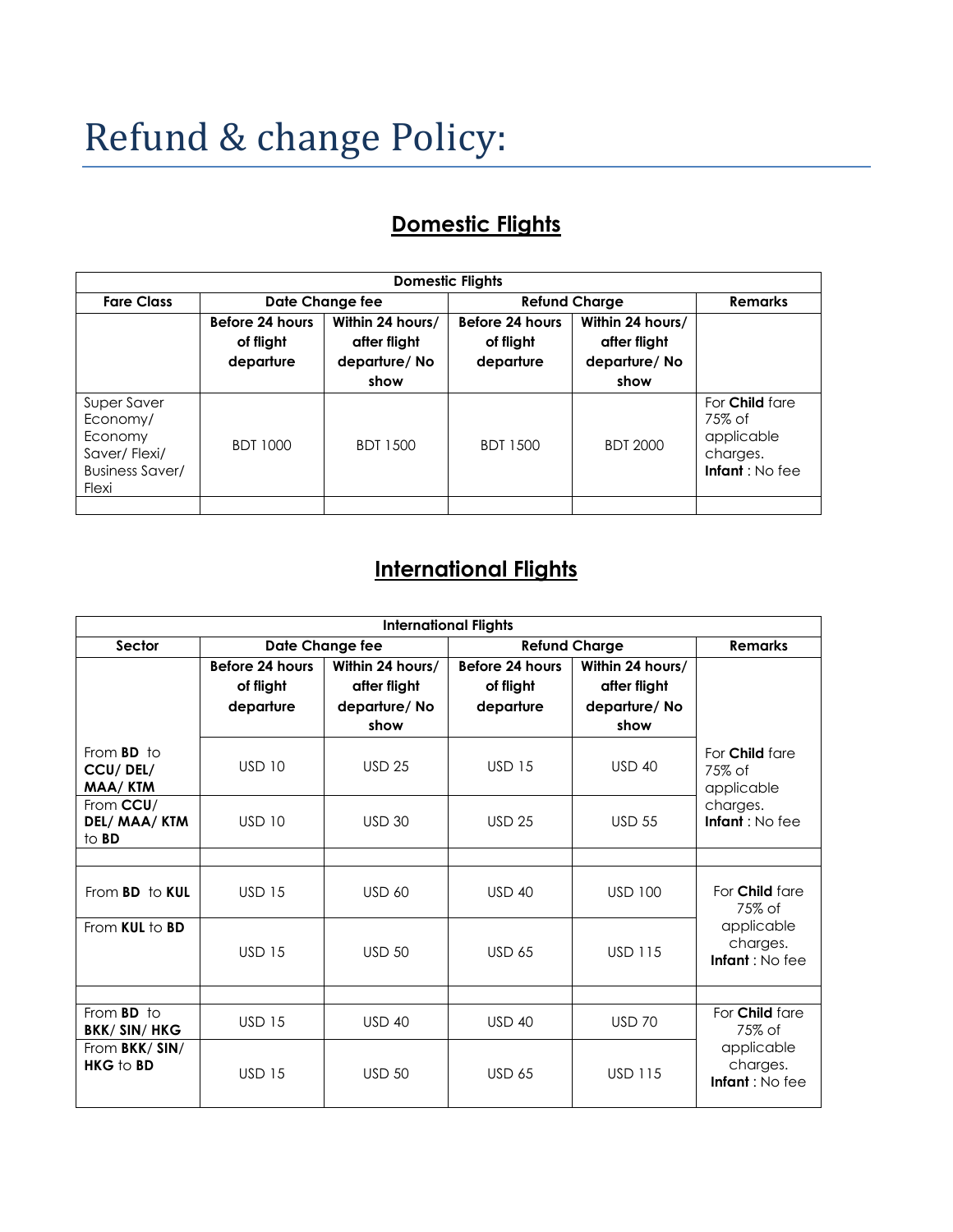| Sector                                                   | Date Change fee                                            |                                                                                    | <b>Refund Charge</b>                      |                                                                                     | <b>Remarks</b>                                                       |
|----------------------------------------------------------|------------------------------------------------------------|------------------------------------------------------------------------------------|-------------------------------------------|-------------------------------------------------------------------------------------|----------------------------------------------------------------------|
|                                                          | Before 24 hours<br>of flight<br>departure                  | Within 24 hours/<br>after flight<br>departure/No<br>show                           | Before 24 hours<br>of flight<br>departure | Within 24 hours/<br>after flight<br>departure/No<br>show                            |                                                                      |
|                                                          |                                                            |                                                                                    |                                           |                                                                                     |                                                                      |
| From <b>BD</b> to <b>JED</b> /<br>RUH/DMM/<br><b>MED</b> | <b>USD 17</b>                                              | <b>USD 52</b>                                                                      | <b>USD 42</b>                             | <b>USD 92</b>                                                                       | For Child fare<br>75% of<br>applicable<br>charges.<br>Infant: No fee |
| From JED/RUH/<br>DMM/MED to<br><b>BD</b>                 | 1st Change free<br>$2nd$ or<br>subsequent<br>change USD 17 | $USD$ 62                                                                           | <b>USD 62</b>                             | <b>USD 112</b>                                                                      |                                                                      |
| From <b>BD</b> to<br><b>MCT/DOH</b>                      | <b>USD 15</b>                                              | <b>USD 50</b>                                                                      | <b>USD 40</b>                             | <b>USD 90</b>                                                                       | For Child fare<br>75% of                                             |
| From MCT/<br><b>DOH to BD</b>                            | 1st Change free<br>$2nd$ or<br>subsequent<br>change USD 15 | <b>USD 60</b>                                                                      | <b>USD 60</b>                             | <b>USD 120</b>                                                                      | applicable<br>charges.<br>Infant: No fee                             |
| From <b>BD</b> to<br><b>KWI/BAH</b>                      | <b>USD 15</b>                                              | <b>USD 50</b>                                                                      | <b>USD 40</b>                             | <b>USD 90</b>                                                                       | For Child fare<br>75% of                                             |
| From KWI/ BAH<br>to <b>BD</b>                            | <b>USD 15</b>                                              | <b>USD 60</b>                                                                      | <b>USD 60</b>                             | <b>USD 120</b>                                                                      | applicable<br>charges.<br>Infant: No fee                             |
| From <b>BD</b> to<br>DXB/ AUH/ SHJ                       | <b>USD 15</b>                                              | <b>USD 100</b>                                                                     | <b>USD 40</b>                             | <b>USD 140</b>                                                                      | For Child fare<br>75% of<br>applicable<br>charges.<br>Infant: No fee |
| From DXB/ AUH<br>/ SHJ to BD                             | <b>USD 35</b>                                              | <b>Business Class-</b><br><b>USD 100</b><br><b>Economy Class-</b><br><b>USD 70</b> | <b>USD 70</b>                             | <b>Business Class-</b><br><b>USD 170</b><br><b>Economy Class-</b><br><b>USD 140</b> |                                                                      |
|                                                          |                                                            |                                                                                    |                                           |                                                                                     |                                                                      |

| Sector                               | Date Change fee                           |                                                          | <b>Refund Charge</b>                      |                                                          | <b>Remarks</b>                           |
|--------------------------------------|-------------------------------------------|----------------------------------------------------------|-------------------------------------------|----------------------------------------------------------|------------------------------------------|
|                                      | Before 72 hours<br>of flight<br>departure | Within 72 hours/<br>after flight<br>departure/No<br>show | Before 72 hours<br>of flight<br>departure | Within 72 hours/<br>after flight<br>departure/No<br>show |                                          |
| From <b>BD</b> to<br>LON/MAN         | <b>USD 100</b>                            | <b>USD 200</b>                                           | USD 150                                   | <b>USD 200</b>                                           | For <b>Child</b> fare<br>90% of          |
| From LON/<br><b>MAN</b> to <b>BD</b> | <b>GBP 80</b>                             | GBP 120                                                  | GBP 150                                   | <b>GBP 200</b>                                           | applicable<br>charges.<br>Infant: No fee |

## **Terms & Conditions:**

- 1. Only ticket(s) issued through [www.biman-airlines.com](http://www.biman-airlines.com/) will be processed for refund. Ticket(s) issued from Biman Sales Office, Call Center, travel agent, online travel portal – are advised to contact with concern Biman Sales Office, Call Center, travel agent, online travel portal authority for processing cancelation/ refund.
- 2. Refunded amount will be reimbursed in same mode of payment, used for ticket issuance.
- 3. For refund of declined transaction, please contact with your concern card issuing bank.